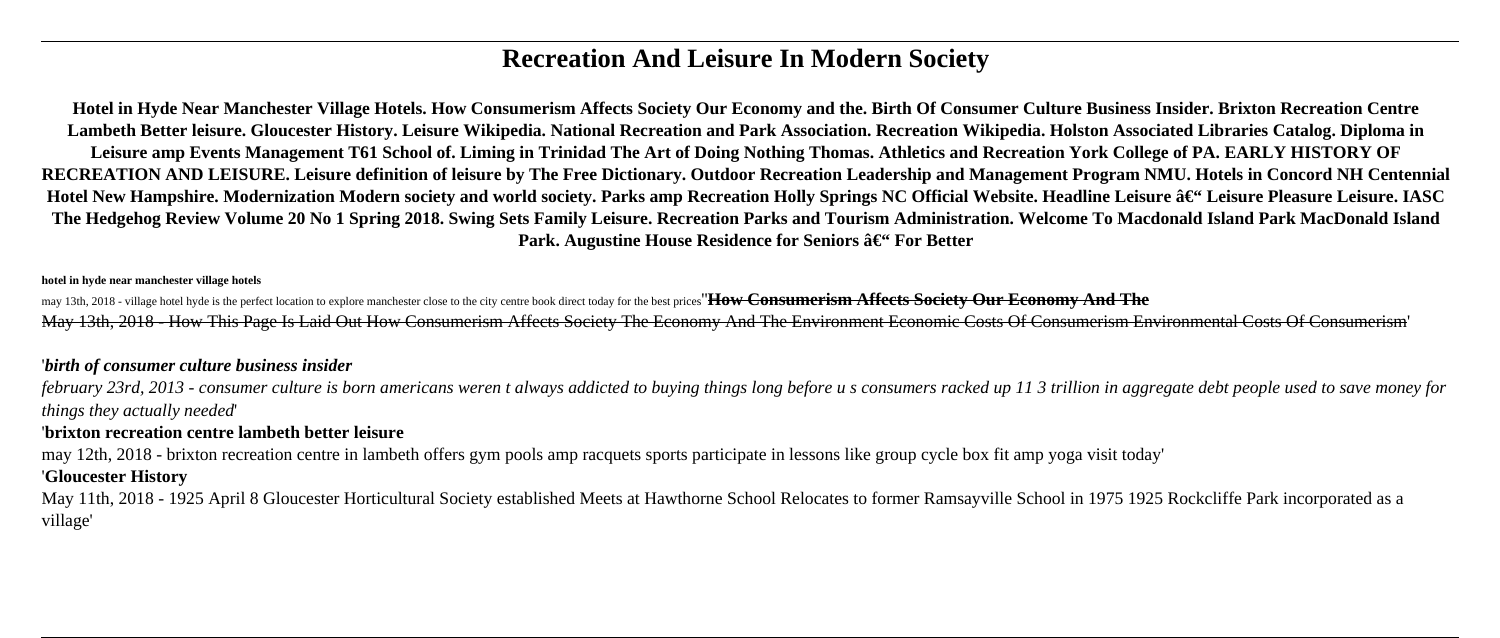#### ' **leisure wikipedia**

may 10th, 2018 - time available for leisure varies from one society to the next although anthropologists have found that hunter gatherers tend to have significantly more leisure time than people in more complex societies'

#### '**National Recreation And Park Association**

May 13th, 2018 - The National Recreation And Park Association NRPA Mission Is To Advance Parks Recreation And Environmental Conservation Efforts That Enhance The Quality Of Life For All People'

#### '*RECREATION WIKIPEDIA*

*MAY 11TH, 2018 - RECREATION IS AN ACTIVITY OF LEISURE LEISURE BEING DISCRETIONARY TIME THE NEED TO DO SOMETHING FOR RECREATION IS AN ESSENTIAL ELEMENT OF HUMAN BIOLOGY AND PSYCHOLOGY*'

#### '**holston associated libraries catalog**

may 13th, 2018 - webpac pro © innovative interfaces inc<sup>"</sup>Diploma In Leisure Amp Events Management T61 School Of

May 11th, 2018 - Learn From Industry Experts On Managing Planning And Strategising For The Leisure Industry In The Diploma In Leisure Amp Events Management'

### '**Liming In Trinidad The Art Of Doing Nothing Thomas**

May 11th, 2018 - Liming In Trinidad The Art Of Doing Nothing Thomas Hylland Eriksen Folk Vol 32 1990 Det Finnes En Norsk Versjon Av Denne Teksten The Endnotes Were Lost During Conversion Of This Text'

### '**Athletics And Recreation York College Of PA**

May 12th, 2018 - Twenty Three Varsity Sports A 170 000 Square Foot Modern Sport And Fitness Center Dozens Of Club And Intramural Sports Even An Indoor Climbing Wall'

#### '**early history of recreation and leisure**

may 13th, 2018 - 52 recreation amp leisure in modern society recreation and leisure in ancient civilizations as prehistoric societies advanced they developed specialization of functions'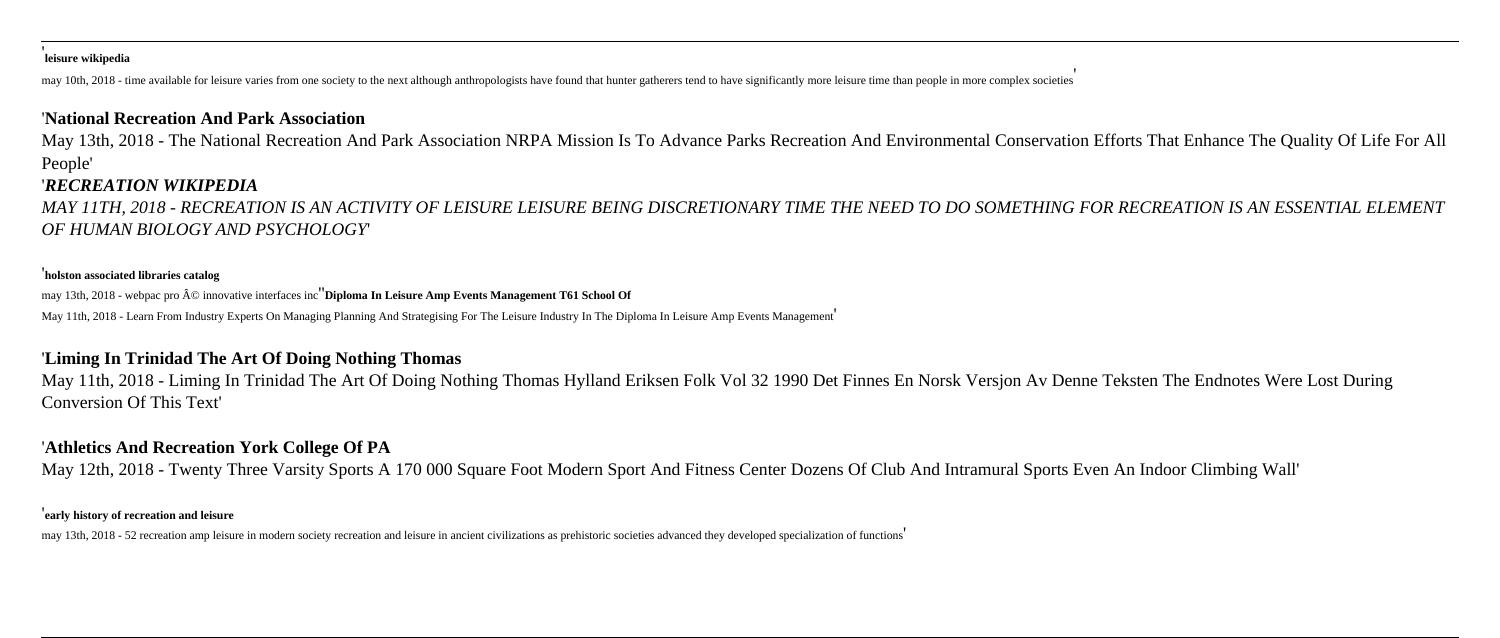## '**LEISURE DEFINITION OF LEISURE BY THE FREE DICTIONARY** MAY 12TH, 2018 - SURELY ALL OTHER LEISURE IS HURRY COMPARED WITH A SUNNY WALK THROUGH THE FIELDS FROM AFTERNOON CHURCH AS SUCH WALKS USED TO BE IN THOSE OLD LEISURELY TIMES WHEN THE BOAT GLIDING SLEEPILY ALONG THE CANAL WAS THE NEWEST LOCOMOTIVE WONDER WHEN SUNDAY BOOKS HAD MOST OF THEM OLD BROWN LEATHER COVERS AND OPENED WITH REMARKABLE PRECISION''**outdoor recreation leadership and management program nmu**

may 9th, 2018 - outdoor recreation leadership and management undergraduate bulletin mission statement the mission of the outdoor recreation division at northern michigan university is to provide an exemplary baccalaureate

attracts and retains a diversity of students who show promise in'

#### '**HOTELS IN CONCORD NH CENTENNIAL HOTEL NEW HAMPSHIRE**

## MAY 13TH, 2018 - EXPERIENCE VICTORIAN CHARM WITH A MODERN TWIST AT THE CENTENNIAL HOTEL LOCATED IN CONCORD NH OUR LUXURY HOTEL OFFERS STUNNING BOUTIQUE ACCOMMODATIONS''**MODERNIZATION MODERN SOCIETY AND WORLD SOCIETY** MAY 11TH, 2018 - MODERNIZATION MODERN SOCIETY AND WORLD SOCIETY THE WESTERN EXPERIENCE OF INDUSTRIALIZATION WAS THE MODEL FOR WORLD

# INDUSTRIALIZATION TO BECOME MODERN WAS TO BECOME SOMETHING LIKE WESTERN INDUSTRIAL SOCIETY'

#### '**Parks amp Recreation Holly Springs NC Official Website**

May 11th, 2018 - Our mission is to promote participation and develop public awareness of the benefits of parks recreation and leisure services that enhance the quality of life for residents the community and society<sup>"</sup>Headline Leisure â€" Leisure Pleasure Leisure

May 10th, 2018 - Exactly what is a home business to select Do not get puzzled in between realty representatives or handling representatives of house you need to pick one that will serve your function properly.

'**IASC The Hedgehog Review Volume 20 No 1 Spring 2018**

March 12th, 2018 - Virginia Woolf Observed That In Idleness The Submerged Truth Sometimes Comes To The Top

'**Swing Sets Family Leisure**